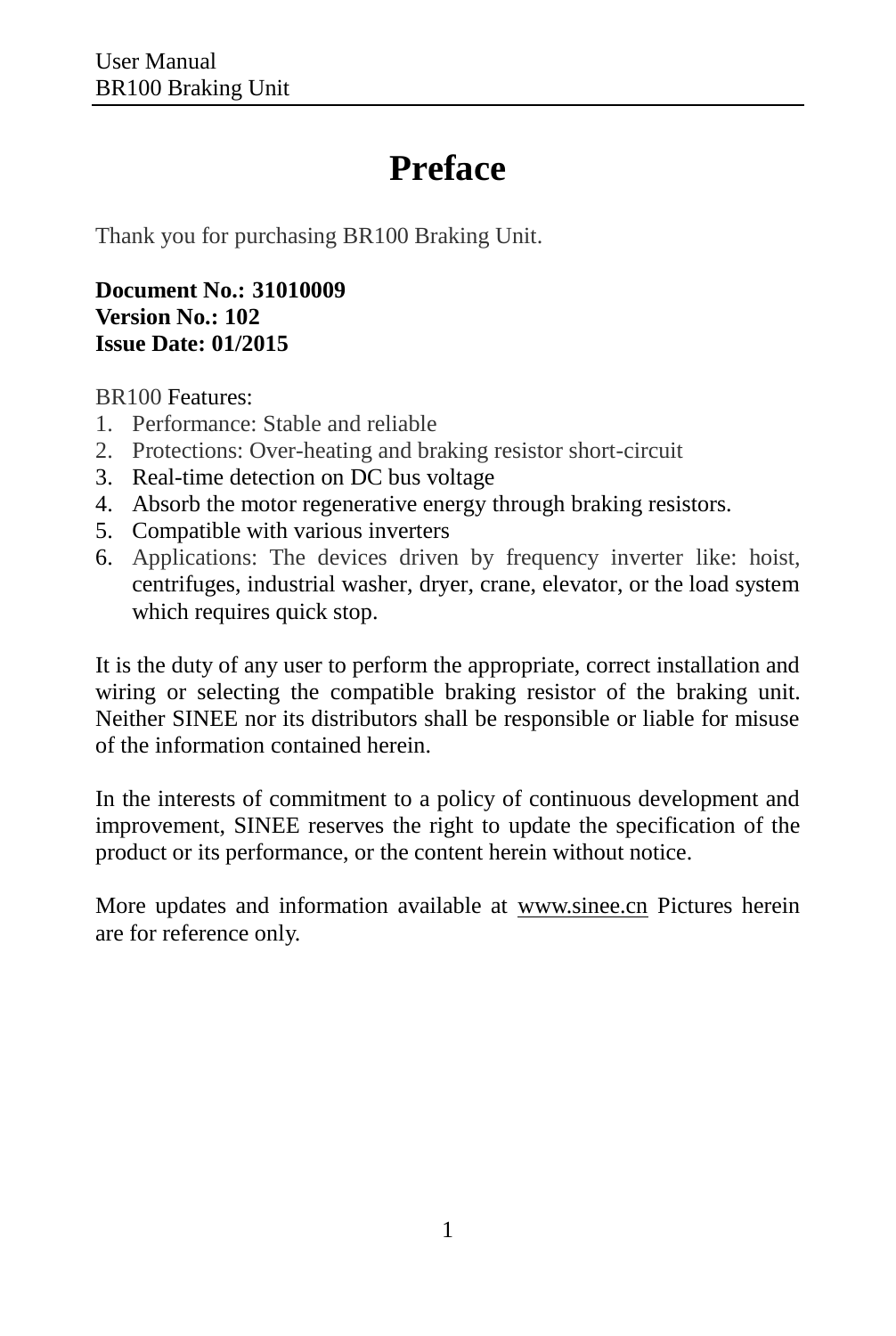# **Content**

| 5.1 Assembly and Disassembly of the Front Panel 10 |
|----------------------------------------------------|
|                                                    |
|                                                    |
|                                                    |
|                                                    |
|                                                    |
|                                                    |
|                                                    |
|                                                    |
|                                                    |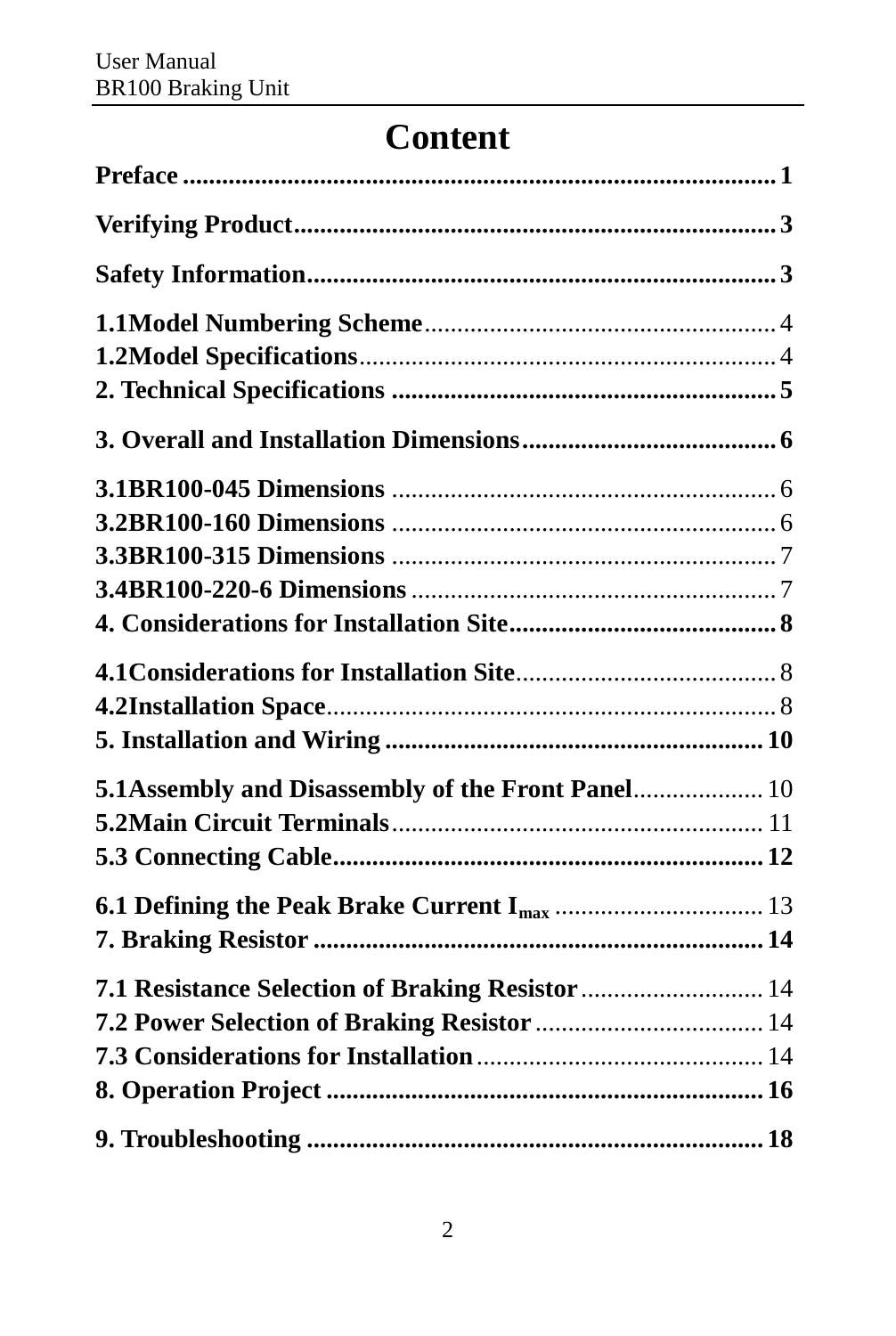## **Verifying Product**

- <span id="page-2-0"></span> $\triangleright$  Verify that the device reference marked on the label conforms to the delivery note corresponding to the purchase order.
- $\triangleright$  Open the packaging and check that the device has not been damaged in transit.
- <span id="page-2-1"></span> $\triangleright$  Contact the distributor or SINEE directly for any quality issue.

## **Safety Information**



 The addition of this symbol to a Danger or Warning safety label indicates that an electrical hazard exists, which will result in personal injury if the instructions are not followed.



 This is the safety alert symbol. It is used to alert you to potential personal injury hazards. Obey all safety messages that follow this symbol to avoid possible injury or death.

#### **Safety Precautions**

#### Danger

- Wiring must be performed by authorized and qualified personnel.
- 2. Wait 5~10 minutes for capacitor discharge after disconnected from power supply.
- 3. Electrical hazard exists in the parts of braking unit after power-on. Failure to follow the instructions will result in fatal injury.

## Caution

- 1. Well connect positive/negative poles of braking unit DC bus. Otherwise, devices damage and fire may occur.
- 2. Locate the braking unit in a place with good ventilation, and keep the ambient temperature lower than 40℃.

Overheating may result in fire or other accidents.

- 3. Always tighten the screws and gaskets inside the braking unit. Any loosen may result in devices broken.
- 4. Be sure that housing is well located.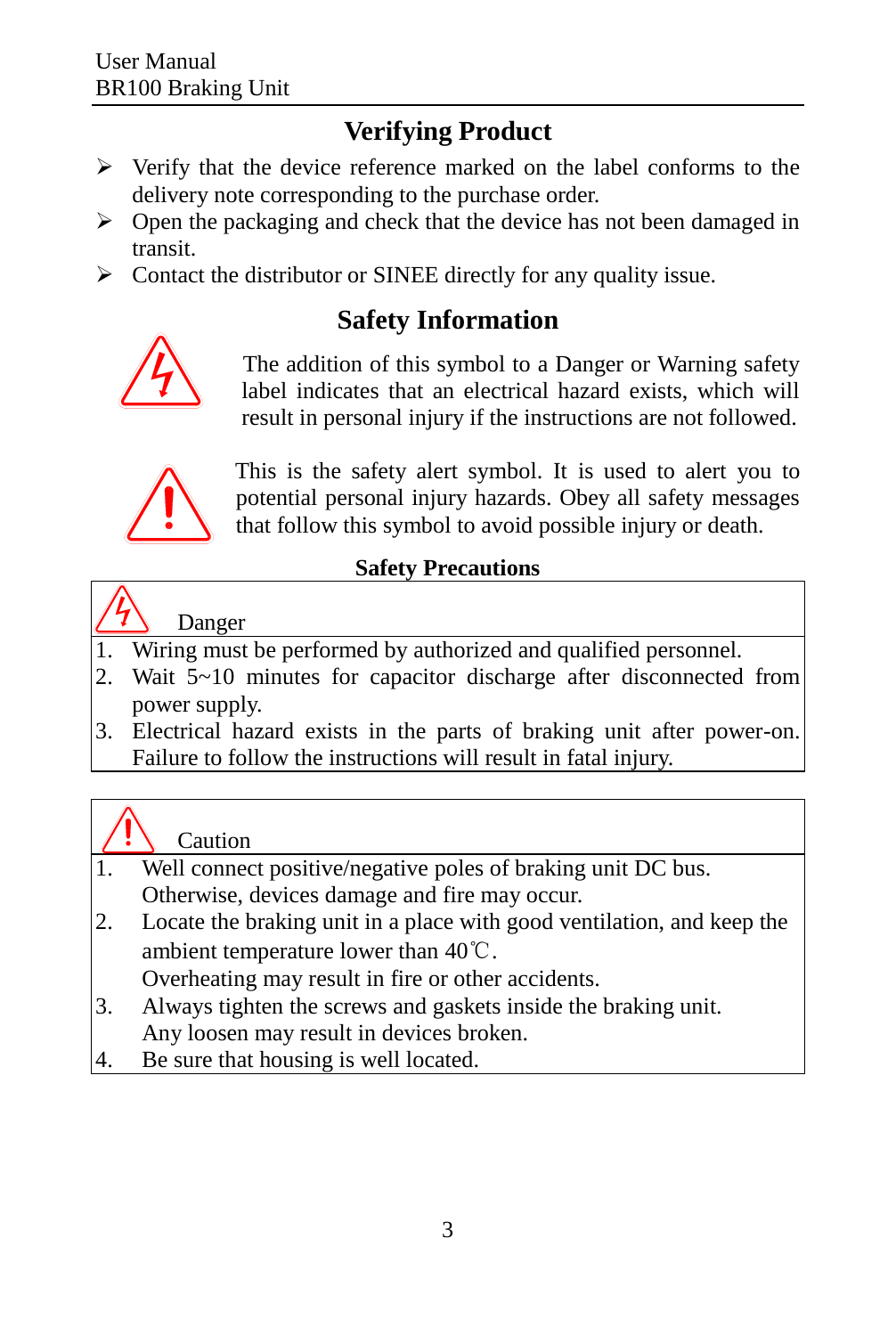## **1. Model Numbering Scheme and Specifications**

#### <span id="page-3-0"></span>**1.1 Model Numbering Scheme**



- BR100-045 is applicable to the inverter with 3-phase AC220V/ 3-phase AC 380V power supply.
- For 3-phase AC220V inverter (customization),the braking voltage is 395V or 420V. For 3-phase AC380V inverter (customization),the braking voltage is 675V or 720V.
- > BR100-160/BR100-315 is only applicable to the inverter with 3-phase AC380V power supply. the braking voltage is 675V or 720V.
- $\triangleright$  BR100-220-6 is only applicable to the inverter with 3-phase AC660V power supply,the brake voltage is 1135V.

| Model No.   | Application             | Minimum<br>Resistance $(\Omega)$ | Average Brake<br>Current $I_{av}(A)$ | Peak Brake<br>Current<br>$I_{max}(A)$ | Inverter<br>Power Range<br>(kW) |
|-------------|-------------------------|----------------------------------|--------------------------------------|---------------------------------------|---------------------------------|
| BR100-045   | Dynamic<br>Brake        | 10                               | 45                                   | 75                                    | $18.5^{\sim}45$                 |
| BR100-160   | Dynamic<br>Brake        | 6                                | 75                                   | 150                                   | $55^{\sim}160$                  |
| BR100-315   | Dynamic<br><b>Brake</b> | 3                                | 120                                  | 300                                   | $185 - 315$                     |
| BR100-220-6 | Dynamic<br>Brake        | 6                                | 120                                  | 200                                   | $220 \sim 350$                  |

#### <span id="page-3-1"></span>**1.2 Model Specifications**

#### **Remarks:**

When BR100-160 and BR100-220-6 are in minimum resistance, and when brake duty ratio D≤33%, braking unit can work continuously, it needs to work discontinuously when brake duty ratio D>33%. Otherwise, braking unit will trip over-heating protection.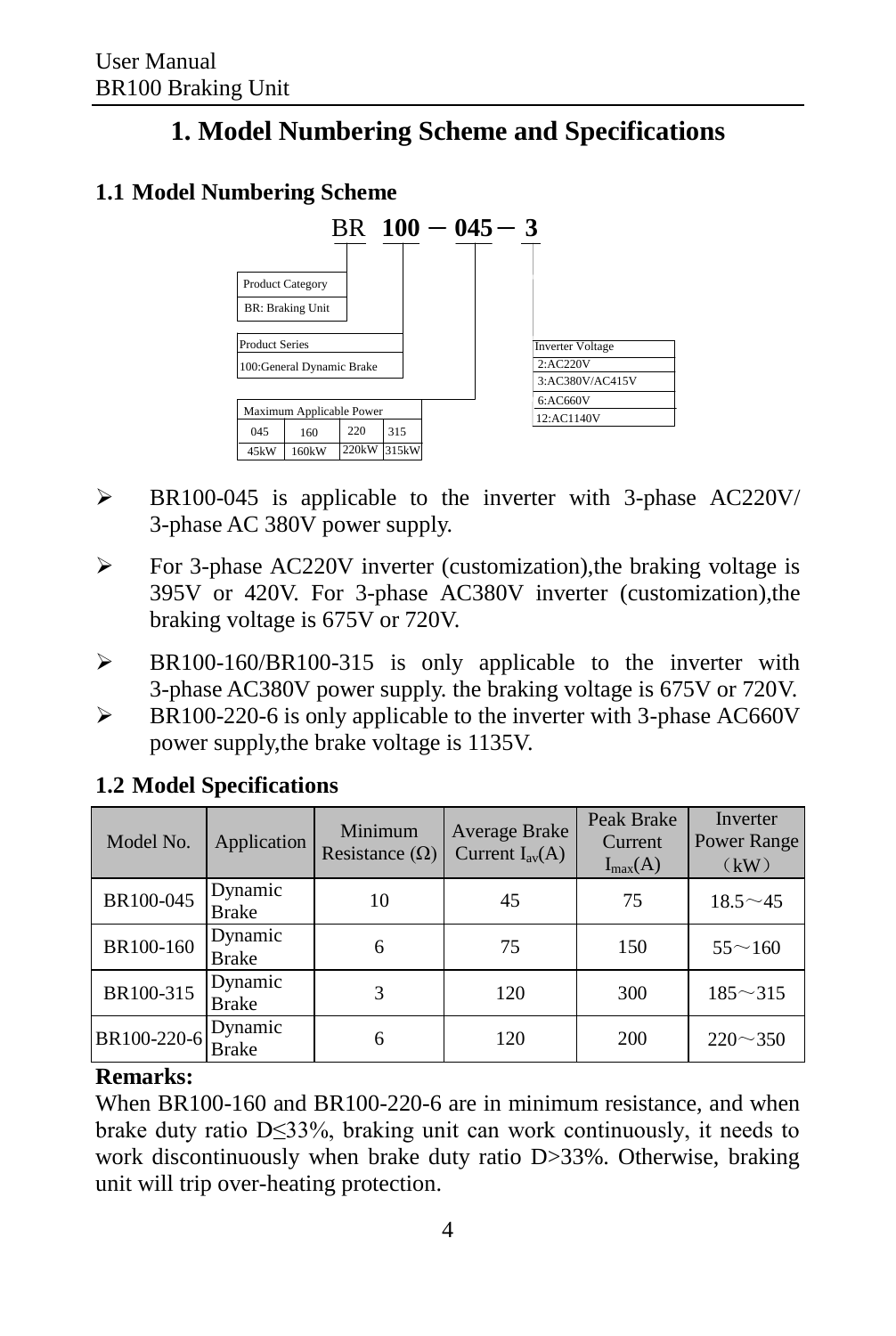# **2. Technical Specifications**

<span id="page-4-0"></span>See Table 2-1 for BR100 technical specifications.

|                      |                                                                                                                            | Table $2-1$ BRT00 Technical Specifications                                                                                                                                                                                              |  |  |
|----------------------|----------------------------------------------------------------------------------------------------------------------------|-----------------------------------------------------------------------------------------------------------------------------------------------------------------------------------------------------------------------------------------|--|--|
| Item                 |                                                                                                                            | Specifications                                                                                                                                                                                                                          |  |  |
|                      | <b>Output Voltage</b><br>Control                                                                                           | Auto-modulated switch-mode                                                                                                                                                                                                              |  |  |
| Control              | <b>Brake Voltage</b>                                                                                                       | Varies with models<br>395V,420V,675V(Standard),720V,1135V                                                                                                                                                                               |  |  |
| Mode                 | Protection                                                                                                                 | Over-heating, short-circuit                                                                                                                                                                                                             |  |  |
|                      | Overheating<br>Trip                                                                                                        | 80 °C (Heatsink)                                                                                                                                                                                                                        |  |  |
| Display              | <b>LED</b>                                                                                                                 | indicator,<br>Indicator,<br>POWER<br>BRAKE<br><b>FAULT</b> indicator                                                                                                                                                                    |  |  |
| Application          | Indoor, with altitude less than 1,000 meters,<br><b>Installation Site</b><br>free of dust and corrosive gas, and no direct |                                                                                                                                                                                                                                         |  |  |
|                      | Ambient<br>Temperature                                                                                                     | $-10^{\circ}\text{C} \sim +40^{\circ}\text{C}$ . In the temperature range +40<br>$\degree$ C+50 $\degree$ C, the rated output current is<br>decreased by 1% for every additional 1 $\mathbb C$<br>$20\% \sim 90\% RH$ (no condensation) |  |  |
| Conditions           | Vibration                                                                                                                  | $< 0.5$ g                                                                                                                                                                                                                               |  |  |
|                      | Storage<br>Temperature                                                                                                     | -20 $C$ $\sim$ +65 $C$                                                                                                                                                                                                                  |  |  |
|                      | Installation<br>Method                                                                                                     | Wall mounting                                                                                                                                                                                                                           |  |  |
| Degree of Protection |                                                                                                                            | IP20                                                                                                                                                                                                                                    |  |  |
| Cooling Method       |                                                                                                                            | Self-cooling (BR100-045, BR100-160)<br>Air cooling (BR100-315, BR100-220-6)                                                                                                                                                             |  |  |

Table 2-1 BR100 Technical Specifications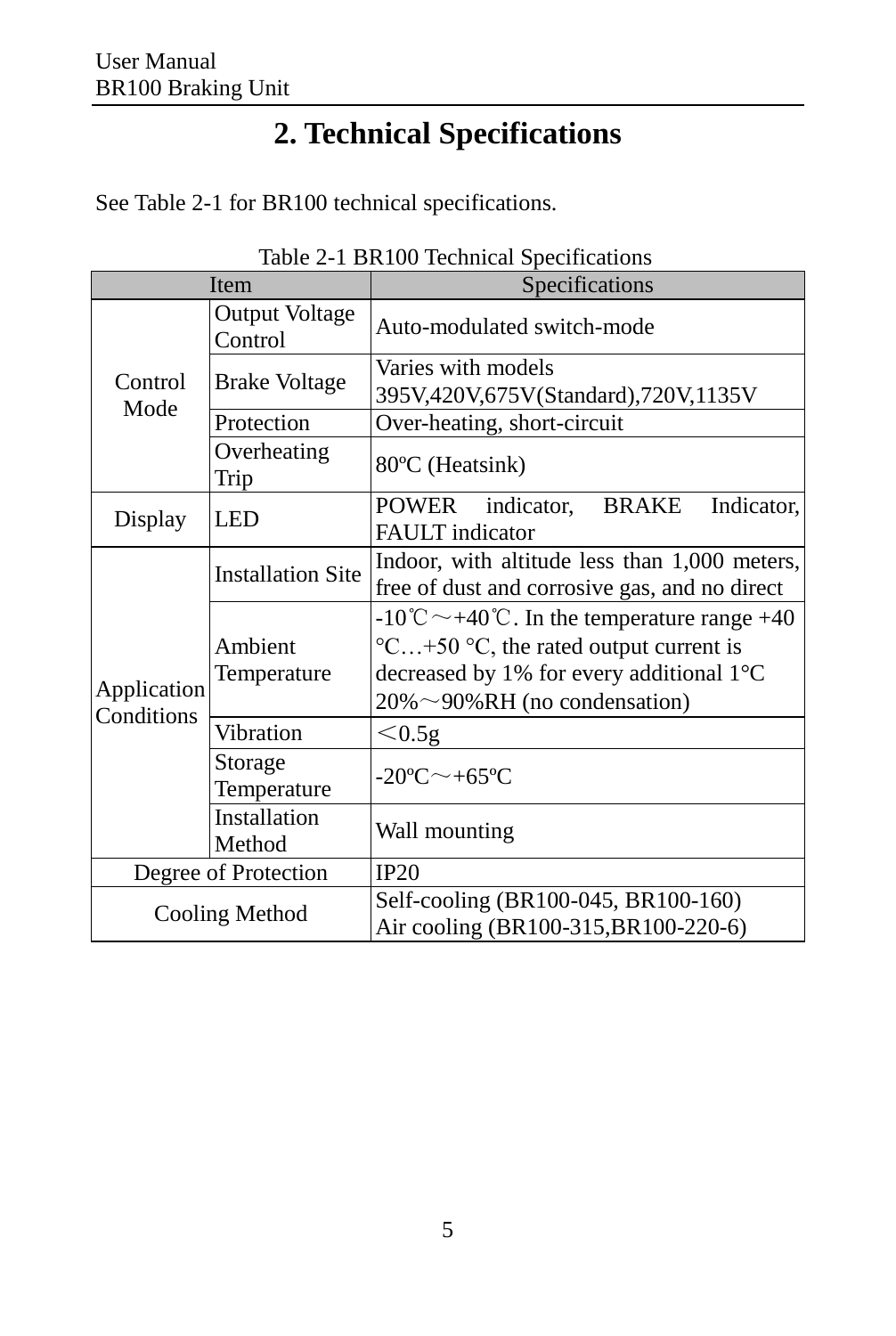## **3. Overall and Installation Dimensions**

#### <span id="page-5-1"></span><span id="page-5-0"></span>**3.1 BR100-045 Dimensions**





#### <span id="page-5-2"></span>**3.2 BR100-160 Dimensions**



Figure 3-2 BR100-160 Overall Dimensions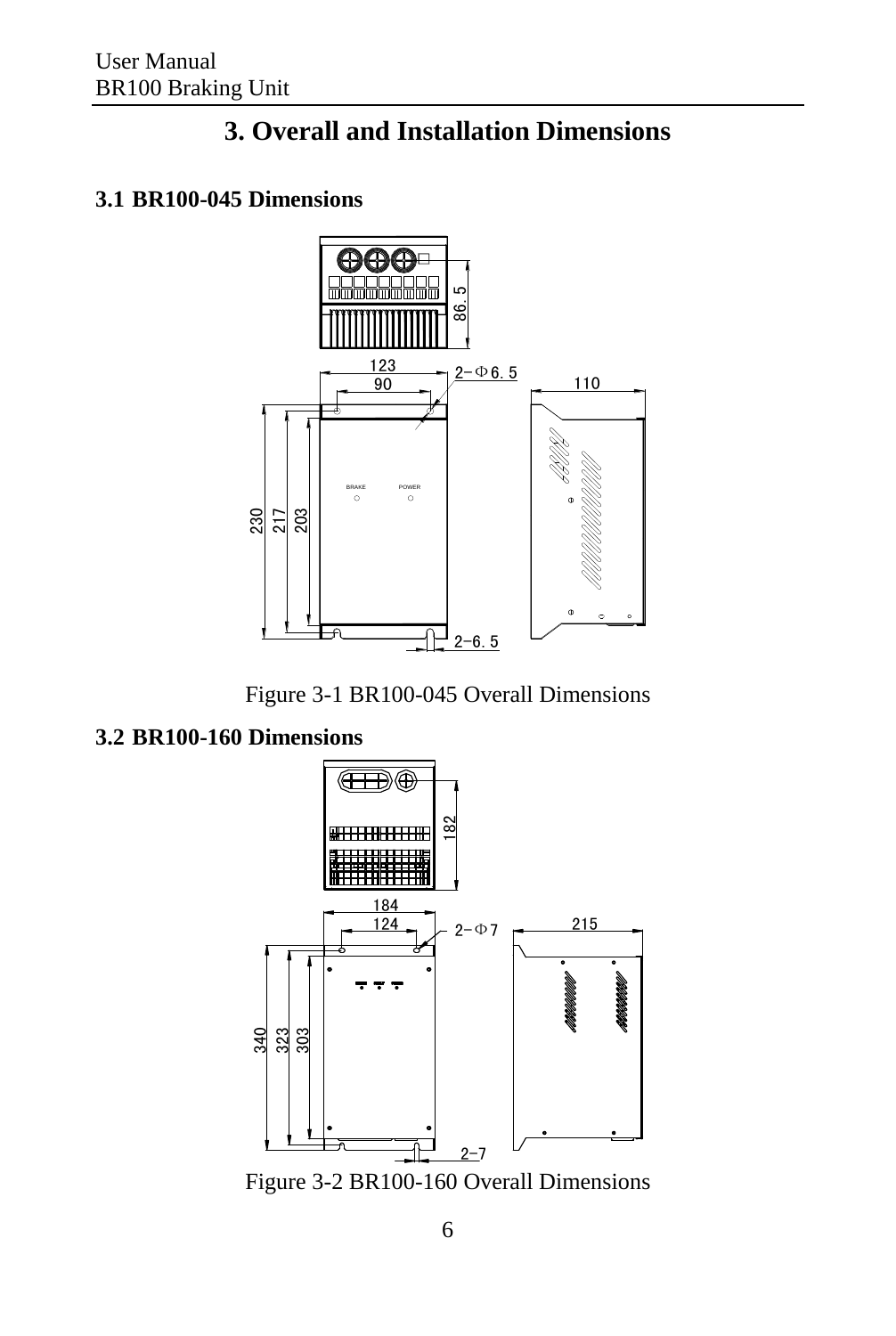#### <span id="page-6-0"></span>**3.3 BR100-315 Dimensions**



Figure 3-3 BR100-315 Overall Dimensions

<span id="page-6-1"></span>**3.4 BR100-220-6 Dimensions**



Figure 3-4 BR100-220-6 Overall Dimensions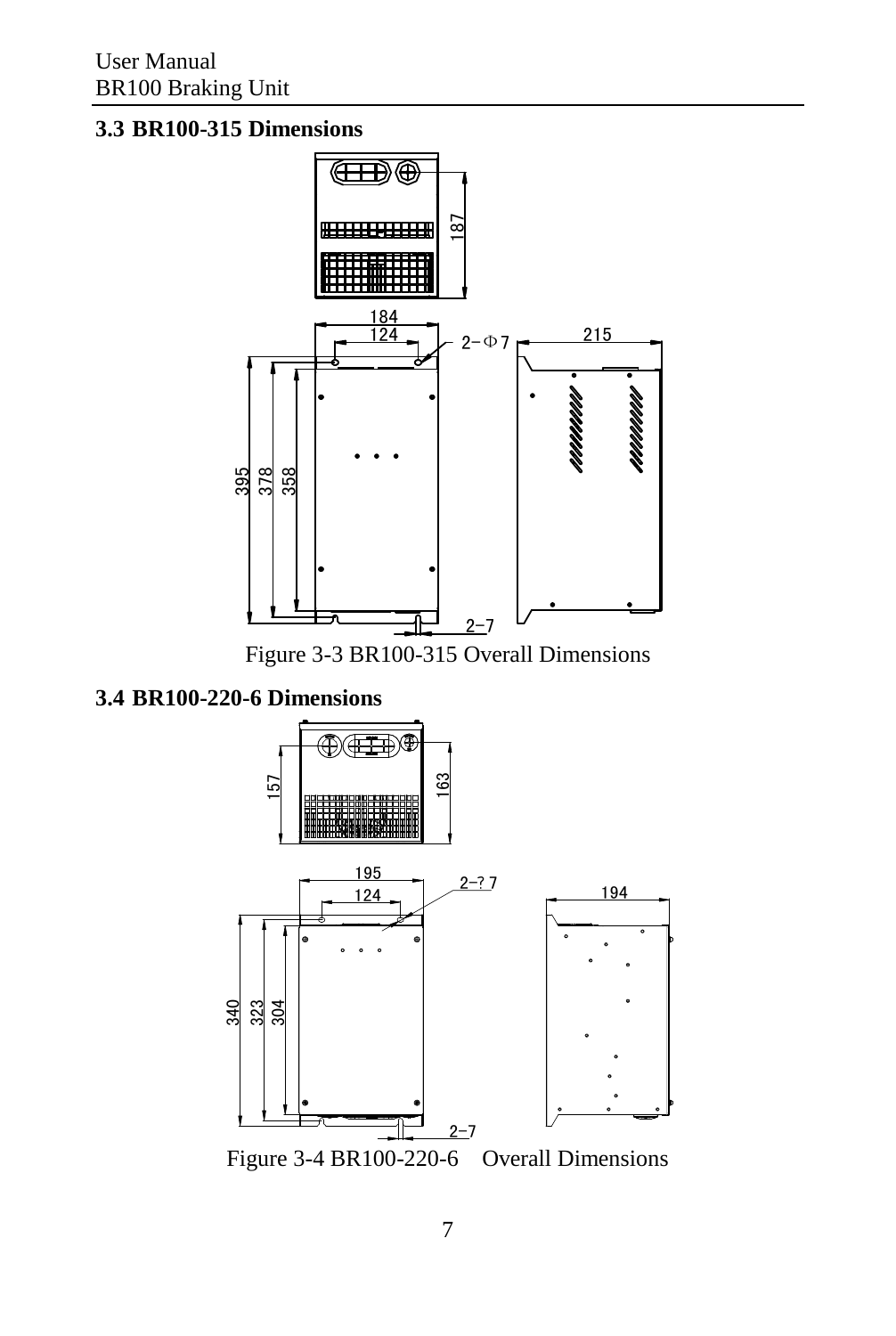## **4. Considerations for Installation Site**

#### <span id="page-7-1"></span><span id="page-7-0"></span>**4.1 Considerations for Installation Site**

- No water drops
- Clean and dry
- No corrosive gas and liquid
- $\bullet$  No dust and metal particles
- Ambient temperature:  $-10^{\circ}$ C $\sim$ 40°C
- $\bullet$  Humidity: 20% RH $\sim$ 90% RH(no condensation)
- Firm and steady installation base
- No electromagnetic interference
- Install a cooling fan or air-conditioner to keep the ambient temperature in a maximum of 40 $\mathbb C$  if the braking unit is installed in a cabinet.

#### <span id="page-7-2"></span>**4.2 Installation Space**

See Figure 4-1 for installation space of the braking unit.



Figure 4-1 Installation Dimensions

If multi-braking units are mounted in vertical parallel, the distance should be in a minimum of 200mm, and a baffle is required for heat resistance between 2 braking units. See Figure 4-2 for installation.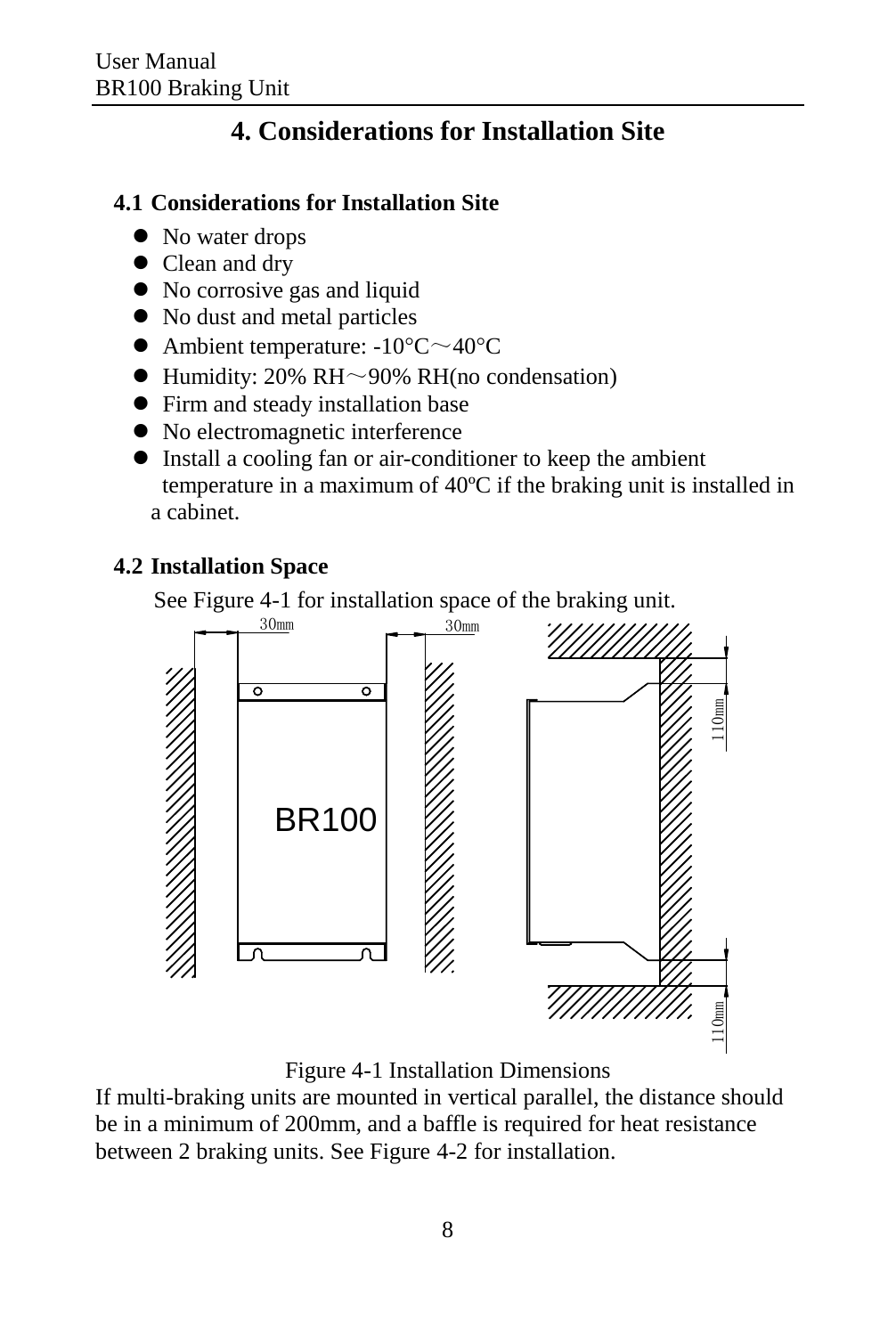

Figure 4-2 Parallel Installations for 2 Braking Units

Locate the braking unit in a place with good ventilation. A cooling fan must be fitted at appropriate location in the cabinet for heat dissipation. The braking resistor must be installed in a separate cabinet and cannot be installed with the inverter, braking unit or other devices because it will generate high heat. The distance between braking resistor and other devices requires more than 2 meters. Otherwise, other devices may be damaged.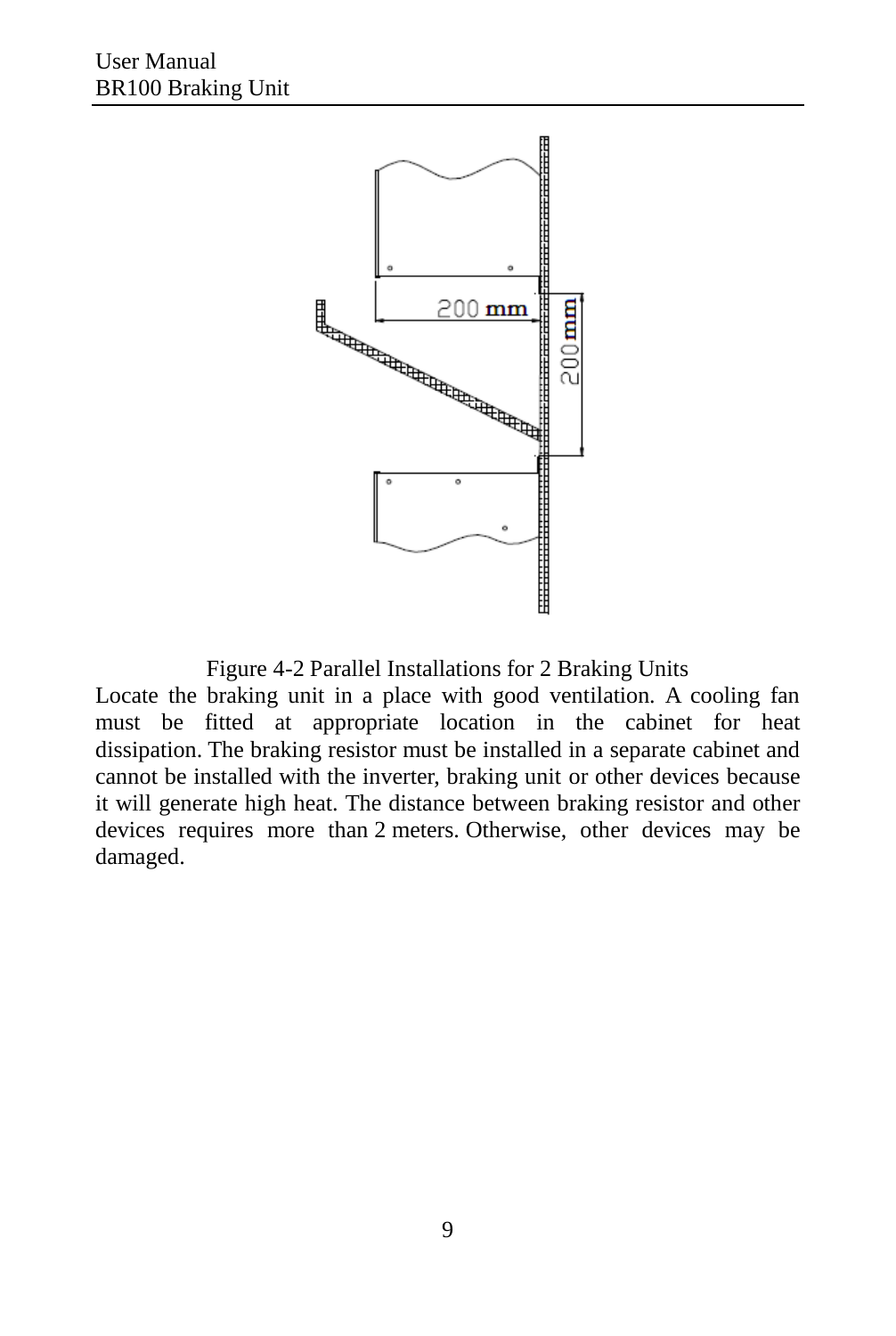### **5. Installation and Wiring**

#### <span id="page-9-1"></span><span id="page-9-0"></span>**5.1 Assembly and Disassembly of the Front Panel**

 $\triangleright$  Unscrew the front cover, and disassemble it by following the arrow direction. See Figure 5-1.



 $\triangleright$  Assemble the cover in opposite direction and by opposite steps, and tighten the screws after wiring is completed. See Figure 5-2.

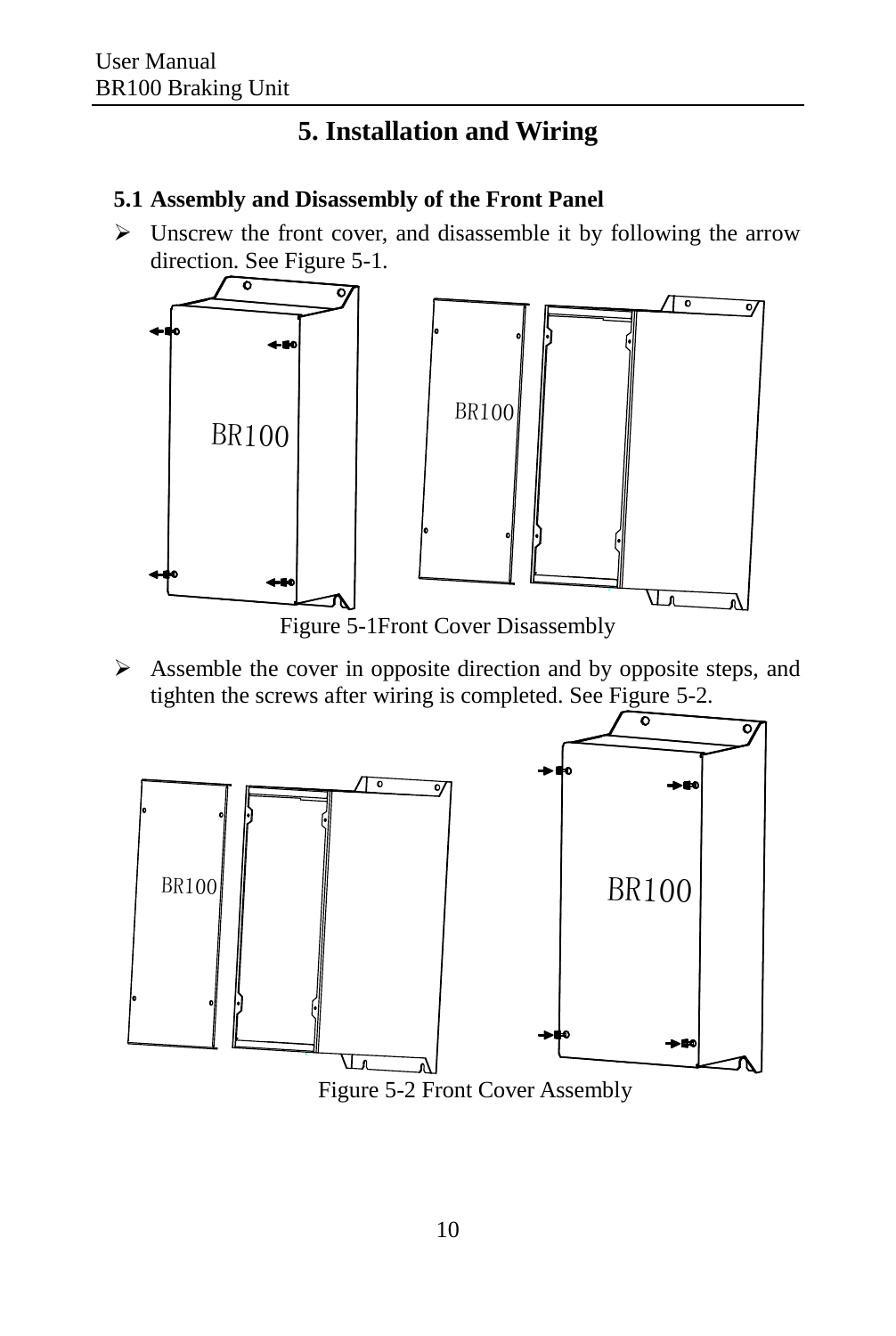#### <span id="page-10-0"></span>**5.2 Main Circuit Terminals**

BR100-045 Main circuit terminal as shown in Figure 5-3



Figure 5-3 Main Circuit Terminal Block of BR100-045

BR100-160 Main circuit terminal as shown in Figure 5-4



Figure 5-4 Main Circuit Terminal Block of BR100-160

BR100-315 Main circuit terminal as shown in Figure 5-5





Figure 5-5 Main Circuit Terminal Block of BR100-315

BR100-220-6 Main circuit terminal as shown in Figure 5-6



Figure 5-6 Main Circuit Terminal Block of BR100-220-6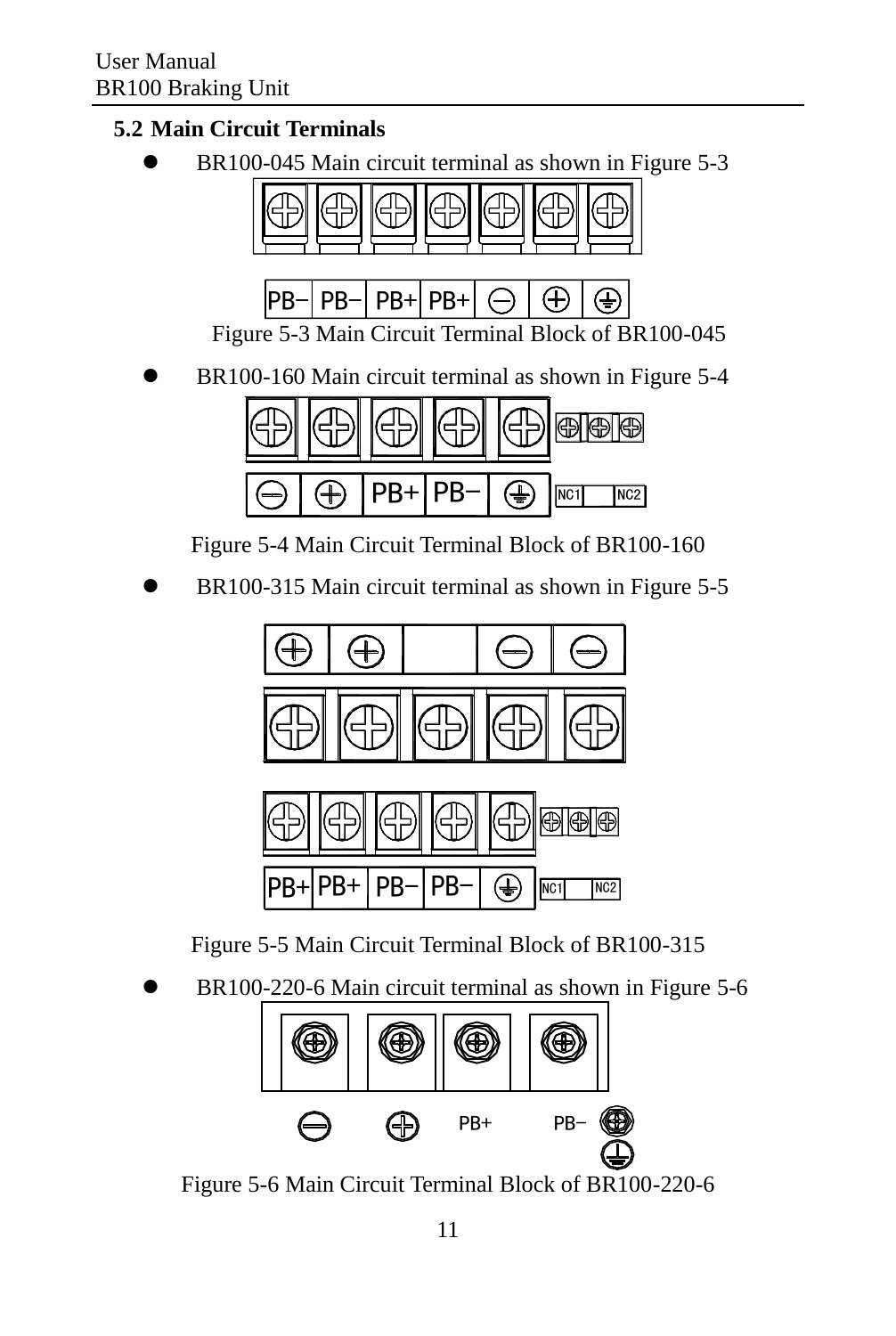| <b>Terminal</b>   |                                           |                                                                                                                    |
|-------------------|-------------------------------------------|--------------------------------------------------------------------------------------------------------------------|
| <b>Symbol</b>     | <b>Terminal Name</b>                      | <b>Function</b>                                                                                                    |
| Ð                 | $\oplus$<br>DC bus                        | Connect to inverter DC bus $\left( + \right)$                                                                      |
| $\left( -\right)$ | $\frac{DC}{DC}$ bus $\Theta$              | Connect to inverter DC bus $\left( \rightarrow \right)$                                                            |
| $PB+$             | Wiring terminal of<br>braking resistor    | Connect to one end of braking resistor                                                                             |
| PB-               | Wiring terminal of<br>braking resistor    | Connect to one end of braking resistor                                                                             |
| ⊕                 | Grounding terminal of<br>braking resistor | Connect to the ground on-site                                                                                      |
| EA, EC            | Fault output terminal of<br>relay         | Connect to electric system protection circuit, cut<br>off the power when faults occur.<br>Normal: Off<br>Fault: On |

#### Table 5-1 Functions of Main Circuit Terminals

#### <span id="page-11-0"></span>**5.3 Connecting Cable**

Since all braking units and braking resistors work at a high voltage (>400VDC) in a non-continuous working status, please select applicable cables. See Table 5-2 for specifications of main circuit cable, and take the cable which meets the insulation and cross-section requirements.

| Table 5-2 Cable Selection for Braking Unit and Braking Resistor |  |  |  |  |
|-----------------------------------------------------------------|--|--|--|--|
|                                                                 |  |  |  |  |

| Model No.   | <b>Average Brake Current</b> | Peak Brake Current | Cross-section of Copper |
|-------------|------------------------------|--------------------|-------------------------|
|             | $I_{av}(A)$                  | $I_{max}(A)$       | Cable $(mm^2)$          |
| BR100-045   |                              |                    |                         |
| BR100-160   |                              | 150                |                         |
| BR100-315   | l 20                         | 300                |                         |
| BR100-220-6 | 120                          | 200                |                         |

Soft cable possesses a better flexibility, so copper cable, soft heat-proof cable or flame-proof cable is suggested because the cable may contact the equipment with high temperature. The distance between braking unit and inverter shall be <2m. Otherwise, the cable on DC side shall be twisted and shielded with magnetic ring to reduce radiation and induction.

See Figure 5-7 for the cable length between braking unit and braking resistor, inverter and braking unit.



12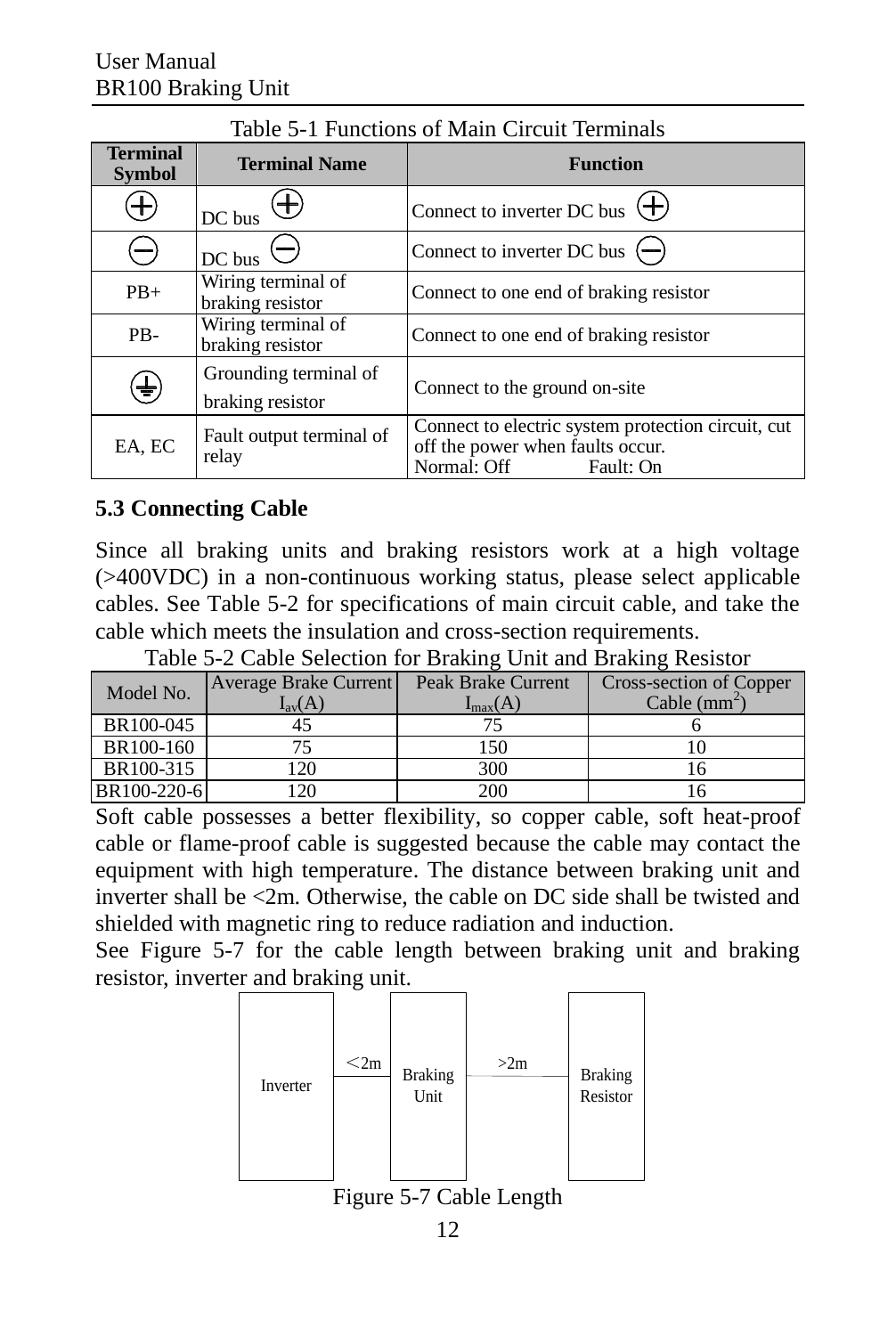### **6. Selection of Braking Unit**

The braking unit is an electric device designed for short-time and intermittent work, which is with a limited working capacity when under big current for a long time. Proper selection can protect braking unit from damage caused by high heat due to over-current.

The braking unit is selected based on  $I_{av}$  (its average braking current) and  $I_{\text{max}}$  (peak braking current). The value of  $I_{\text{av}}$  is in direct proportion to the current of braking unit working continuously for a long time. I  $_{\text{max}}$  refers to the maximum current of braking unit. To ensure normal work of braking unit, the peak current of braking unit  $\leq I_{\text{max}}$  and  $I_{\text{max}}$  \*D  $\leq I_{\text{av}}$ 

#### <span id="page-12-0"></span>**6.1 Defining the Peak Brake Current Imax**

The peak brake current is the brake current of braking unit to ensure normal work of system and sufficient brake torque of load.

a.Under general circumstances, if the braking torque required is the same as rated torque of motor, for 380V speed control system:

I  $_{\text{max}} \approx$  motor power rating (kW)

b. After braking resistor is selected, the current can be achieved by following formula: I  $_{max} \approx 700$  / braking resistor ( $\Omega$ )

#### **6.2 Defining the Average Brake Current I av**

a. Define the brake duty ratio D, D=brake duration/ brake period\* 100%. Since the brake duty ratio D varies with different loads, D can be defined based on actual operation of governor. If load cannot be determined, please take following empirical values as reference:

|                                                               | Elevator $D = 10-15%$ |
|---------------------------------------------------------------|-----------------------|
| Oil Pump $D = 10-20%$                                         |                       |
| Winding D                                                     | $= 50 - 60\%$         |
| Centrifuge D                                                  | $= 5 - 20\%$          |
| Tower crane( $>100$ meters high) D                            | $= 20 - 40\%$         |
| Load with occasional brake D                                  | $= 5\%$               |
| Others D                                                      | $=10%$                |
| b. Formula for calculating the average brake current $I_{av}$ |                       |
| $I_{av} = D * I_{max}$                                        |                       |

 $I_{av} = D * I_{max}$ Thereafter, please refers to the value of  $I_{av}$  and  $I_{max}$  to select the exact model of braking unit.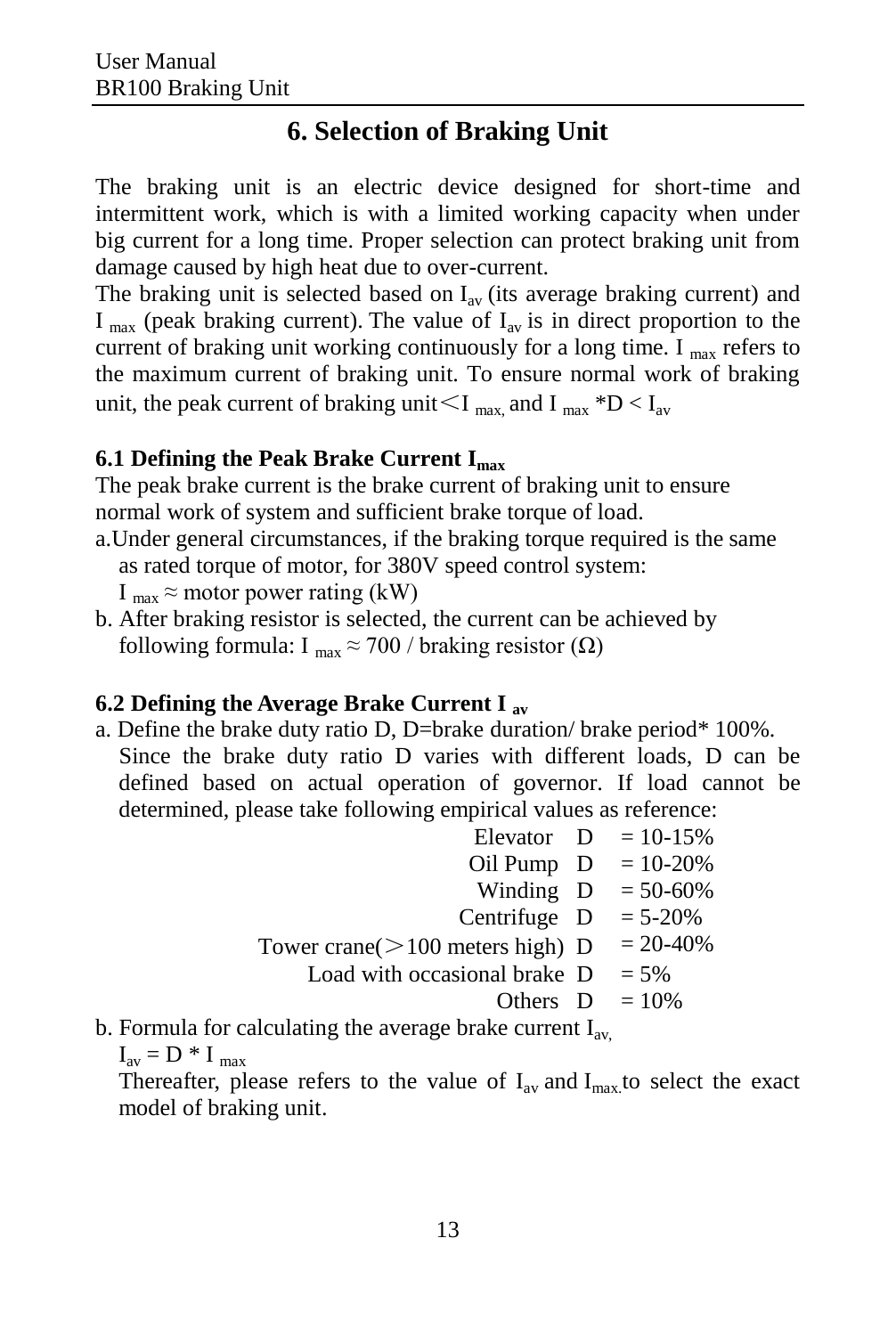## **7. Braking Resistor**

<span id="page-13-0"></span>User can choose different resistance and power ratings based on real needs (But the resistance cannot be less than the minimum brake resistance.) The braking resistor should be selected based on motor power ratings, and it could vary with system inertia, deceleration time, and potential energy load. The greater inertia is, the shorter deceleration time is, and the bigger the brake duty ratio D will be, then the braking resistor should be with bigger power rating and smaller resistance.

#### <span id="page-13-1"></span>**7.1 Resistance Selection of Braking Resistor**

Braking resistor almost absorbs all regenerative energy of motor at brake. Formula:  $U^2/R = P_b$ 

 U— Brake voltage of system stable brake (Varies with models.For 380V,it is 700V; For 660V,it is 1140V) Pb— Brake Power

### <span id="page-13-2"></span>**7.2 Power Selection of Braking Resistor**

Theoretically, the power of braking resistor and brake power are in accordance with each other, but it has to derate by70% in practice.

Formula:  $0.7^{\ast}P_{r}=P_{b}^{\ast}D$ 

Pr—Resistor Power

D —Brake Duty Ratio

(The ratio of regenerative energy in the whole working process)

|                                    | Elevator $D = 10-15%$ |
|------------------------------------|-----------------------|
| Oil Pump D                         | $= 10 - 20\%$         |
| Winding D                          | $= 50 - 60\%$         |
| Centrifuge D                       | $= 5 - 20\%$          |
| Tower crane( $>100$ meters high) D | $= 20 - 40\%$         |
| Load with occasional brake D       | $= 5\%$               |
| Others $D = 10\%$                  |                       |

### <span id="page-13-3"></span>**7.3 Considerations for Installation**

- Firm and steady installation base
- Install a cooling fan or air-conditioner to keep the ambient temperature in a maximum of 40 $\mathbb C$  if the braking unit is installed in a cabinet.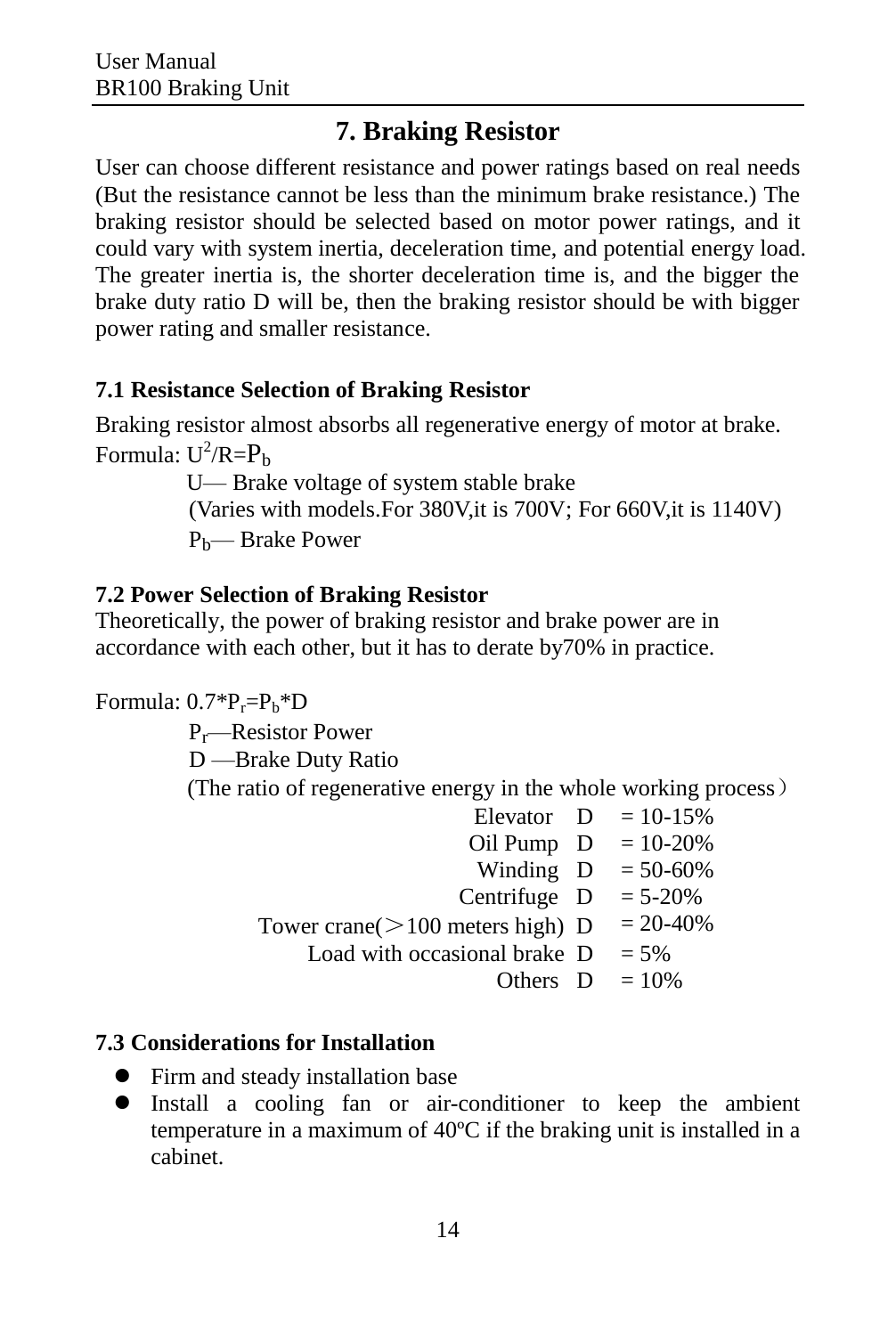- Install the braking resistor on the top if it is installed with other devices in the same cabinet.
- Choose heat-proof cable since temperature of braking resistor will be >150℃ in the process of brake.
- To avoid risk of burn, maintenance can only be conducted after braking resistor cooled down.
- The power of braking resistor should be selected based on appropriate is calculation on real application needs.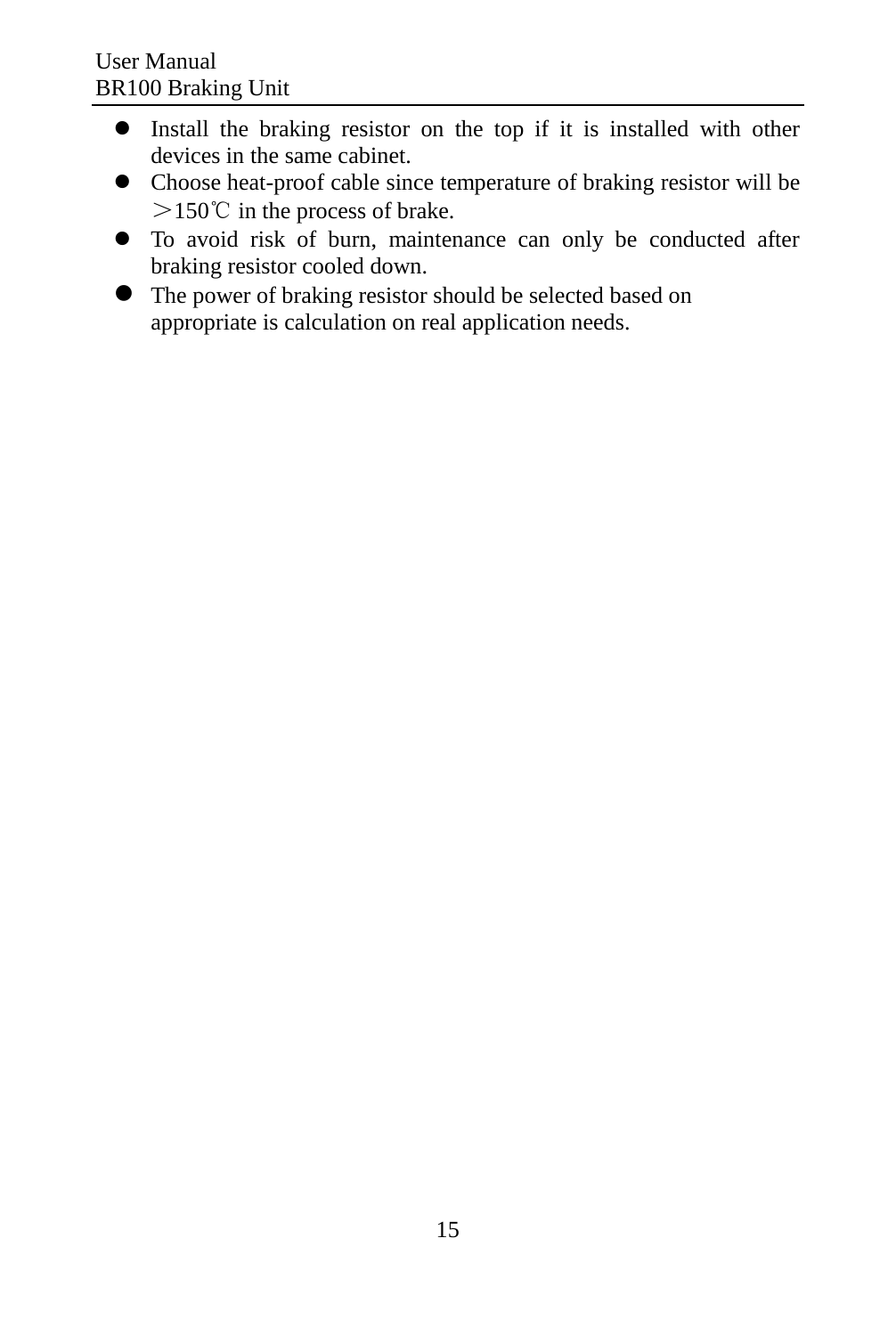## **8. Operation Project**

<span id="page-15-0"></span>User can select braking units with the brake voltage of 395V, 420V, 675V, 720V or 1135V based on real requirement and inverter model. As shown in Table 8-1.

| Input of Inverter | <b>Brake Voltage Options</b> |
|-------------------|------------------------------|
| 3-phase 220VAC    | $1395V$ (Default), 420V      |
| 3-phase 380VAC    | $1675V$ (Default), 720V      |
| 3-phase 660VAC    | $1140V$ (Default)            |

Table 8-1 Brake Voltage Options

 $\triangleright$  Check the parameters of applicable inverter and motor, and select the proper braking unit.

- $\triangleright$  Select applicable power cable, and connect two power cables in parallel when under great current.
- $\triangleright$  Brake indicator is flashing which indicates that the braking unit is in normal working status.

Wiring of single inverter operation:

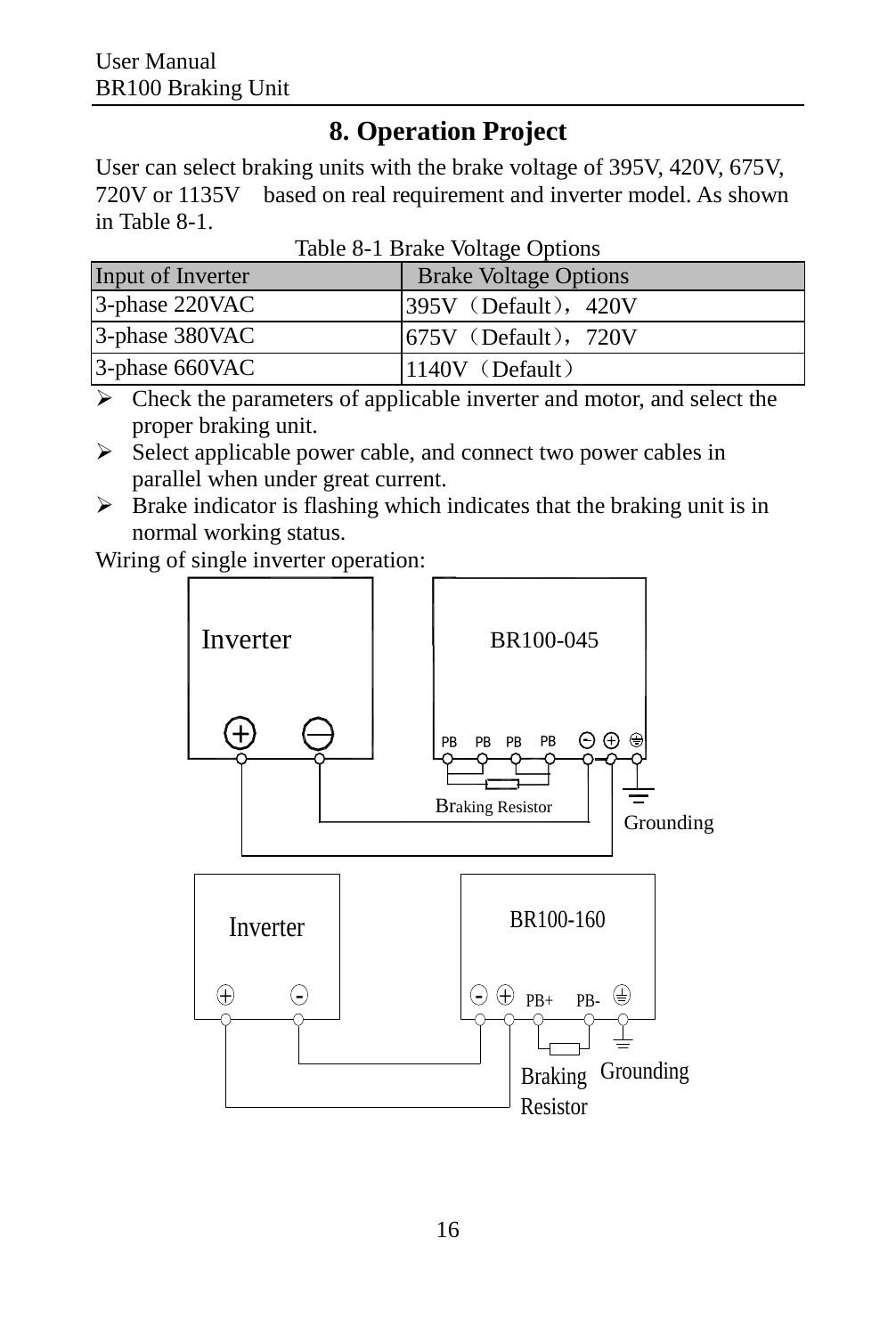

Figure 8-1 Wiring of single inverter operation